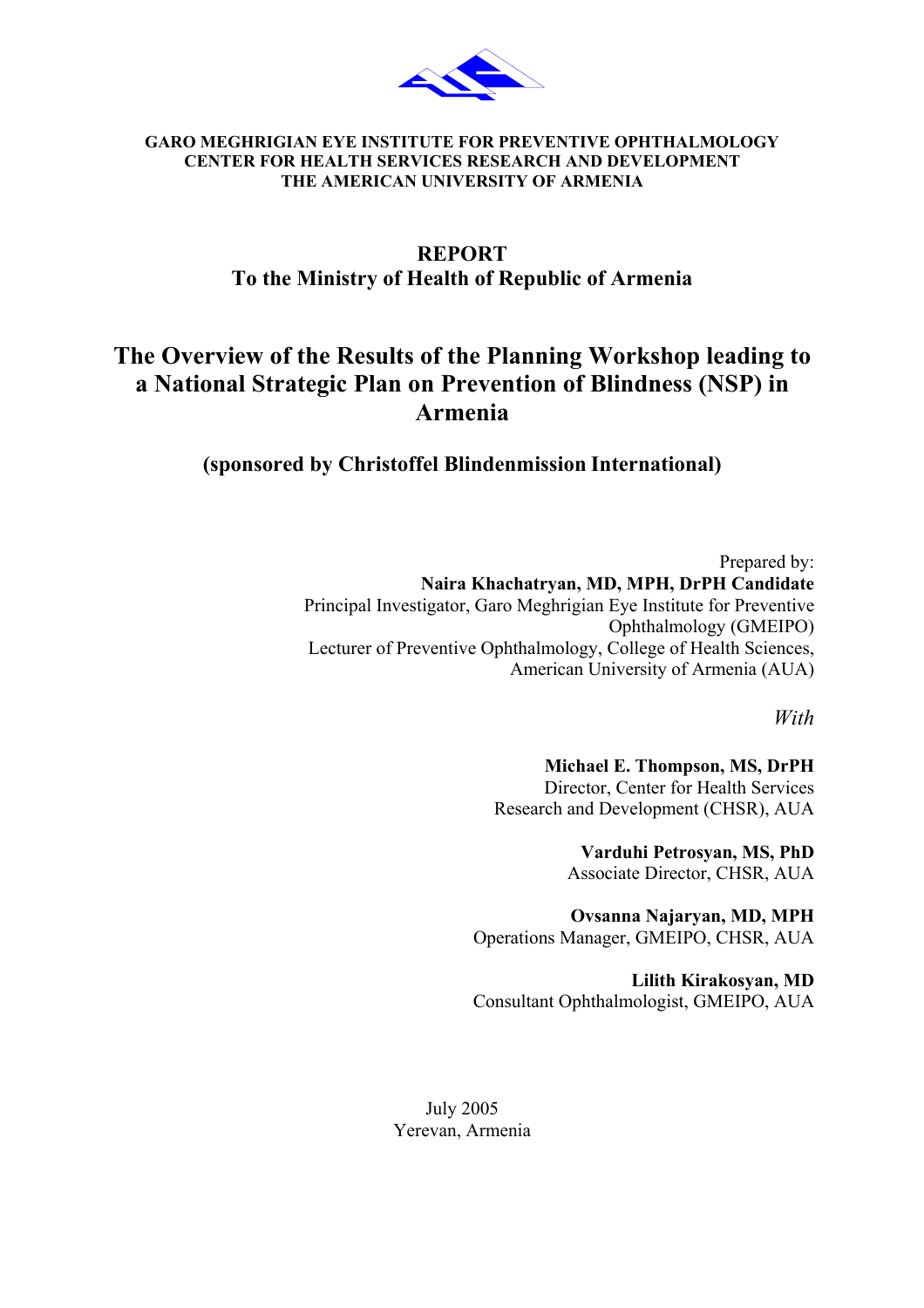### **Executive Summary**

In order to advance the establishment of an efficient structure for blindness elimination and prevention of severe visual impairments, coordinate activities in the field of eye care, and attract funds for eye care in Armenia, the MOH with consultancy support from the WHO Prevention of Blindness office, technical assistance of the Garo Meghrigian Eye Institute for Preventive Ophthalmology of the Center for Health Services Research and Development at the American University of Armenia (GMEIPO/AUA) and financial support from [Christoffel](http://www.christoffel-blindenmission.de/) [Blindenmission](http://www.christoffel-blindenmission.de/) (CBM) is developing a National Strategic Plan for Prevention of Blindness in Armenia (NSP).

The midpoint of the process of NSP development was a three-day Workshop aimed at

- conducting in-depth analysis of eye care system in the country;
- projecting the targets of comprehensive eye care within the Vision 2020 concept for each marz and Armenia as a whole and formulating strategies to achieve them within 5 year;
- exploring ways and means of mobilizing resources for the five year plan and identifying roles and responsibilities of various stakeholders in the implementation of the plan;
- defining parameters for monitoring and evaluation of eye care service delivery in the country

The Workshop took place on June 8-10, 2005 in Congress Hotel, Yerevan, Armenia. Overall, 22 participants attended the workshop, among them representatives of the major NGOs involved in eye care in the country, heads of eye clinics, and several leading specialists in a particular field of eye care (e.g. diabetic retinopathy, glaucoma). The workshop facilitators organized the workshop as a forum and open discussion, providing opportunity to all participants to talk and express their opinion on the main topics: Disease control, Infrastructure, Education, and Systems to support NSP implementation.

Participants reviewed the MOH data and results of a population-based assessments of eye diseases. It was estimated that the cataract surgery is reaching only one third of those in need, with significant gender gap. The rate of poor and borderline visual outcomes after cataract surgery is 5 times more than the accepted WHO standard. Glaucoma and diabetic retinopathy are mainly diagnosed in the late stages of the disease with poor prognosis. Population based data showed that the most frequent barriers to eye care are financial and geographic barriers and lack of knowledge.

In order to tackle the above-mentioned problems, the participants thoroughly reviewed the eye care delivery system in Armenia (infrastructure, systems, financing, and quality) and made recommendations. The workshop participants and international experts concluded that the overall infrastructure of eye care in Armenia (specialists, services and etc.) is satisfactory, but there is a significant lack of material sources and public education.

The participants emphasized the importance of primary eye care, particularly related to the main blinding conditions in Armenia and their early detection and suggested to organize educational programs and self screening sessions using TV. All participants agreed that reinvigorating of the secondary level of eye care through strengthening the existing regional ophthalmic units and establishing 2-3 new laser centers in regions should be one of the most important objectives of the NSP.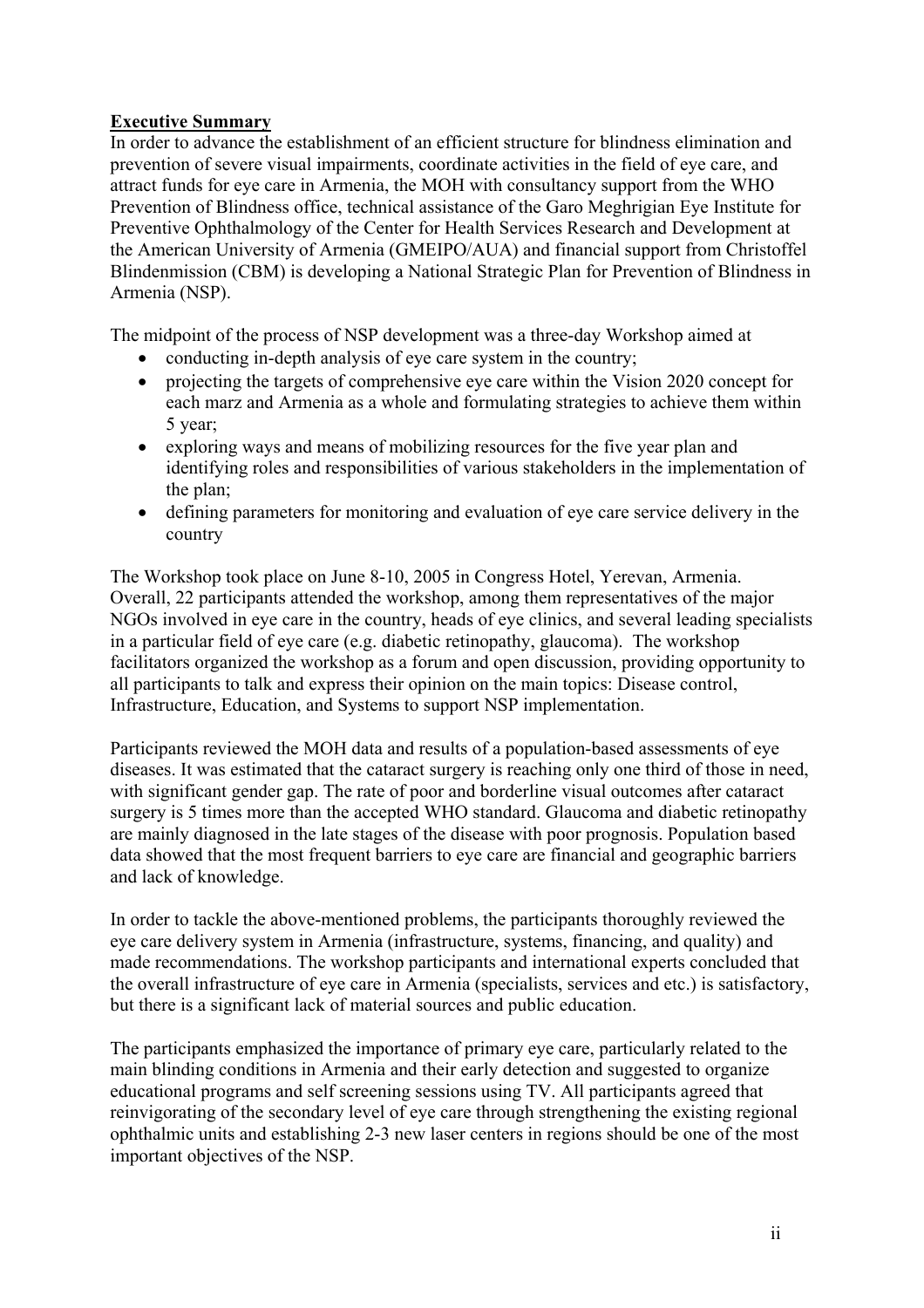The childhood blindness was of particular interest to all participants. The total number of pediatric ophthalmologist in the country is insufficient. There is a need to introduce policy related to the screening of preschool and school age children. Retinopathy of prematurity was discussed as a new emerging problem, which has not been targeted in Armenia yet.

The information on ophthalmic education was analyzed. The participants emphasized the importance of strengthening practical training of ophthalmologists in Armenia, particularly in surgical training, as well as the necessity to equip clinical specialists/ophthalmologists with basic knowledge of public health/public health ophthalmology. Participants emphasized that the Continuing Medical Education delivered exclusively by the NIH would become more effective if cooperation with different academic institutions was established, especially in developing training curricula, and inviting visiting faculty to teach short-term courses. The workshop participants suggested to reestablish licensing and accreditation of ophthalmic personnel and introduce licensing of medical-optical facilities. There is a dire need to develop specialized courses for mid level eye care personnel.

All workshop participants discussed the need to increase efficiency of using the existing resources in eye care, through strengthening capacity of facilities and human resources importing high quality/reasonable cost equipment and supplies, particularly IOLs. Also, there is a need to redistribute the existing governmental resources to reach equality and distributional efficiency of eye care, through competition for patients within basic benefits package (BBP). More advocacy efforts and collaboration of all stakeholders will contribute to the attraction of external sources to support the process.

Overall, the Workshop reached its specific aims. During the next 3 months (July- September 2005) the MOH with technical support from the GMEIPO/AUA will prepare a draft version of the NSP, accumulating the comments and suggestions of the workshop participants.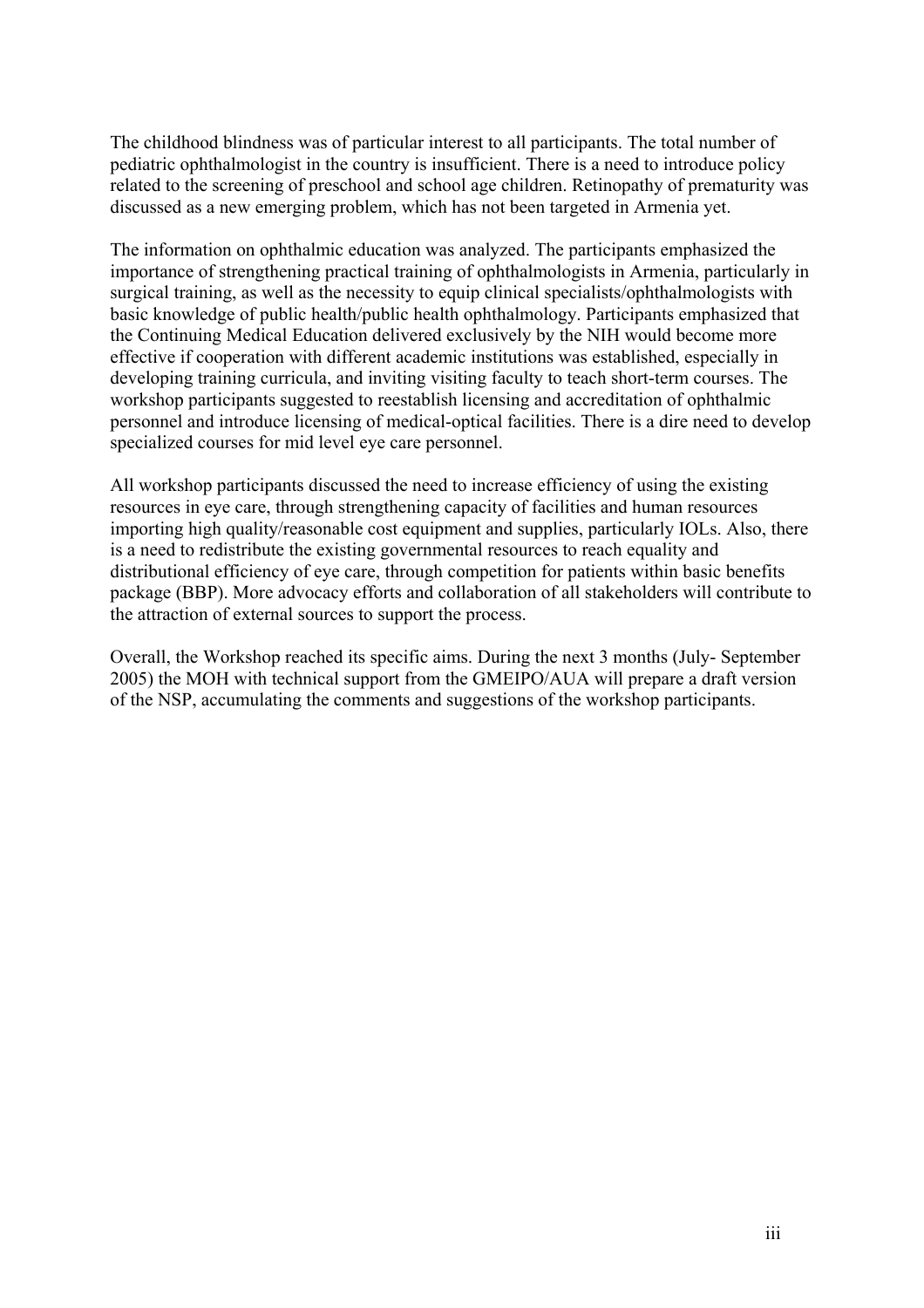## **Table of Contents**

|         | Page |
|---------|------|
|         |      |
|         |      |
|         |      |
| Results |      |
|         |      |
|         |      |
|         |      |
|         |      |
|         |      |
|         |      |
|         |      |
|         |      |
|         |      |
|         |      |
|         |      |
|         |      |
|         |      |
|         |      |
|         |      |
|         |      |
|         |      |
|         |      |
|         |      |
|         |      |
|         |      |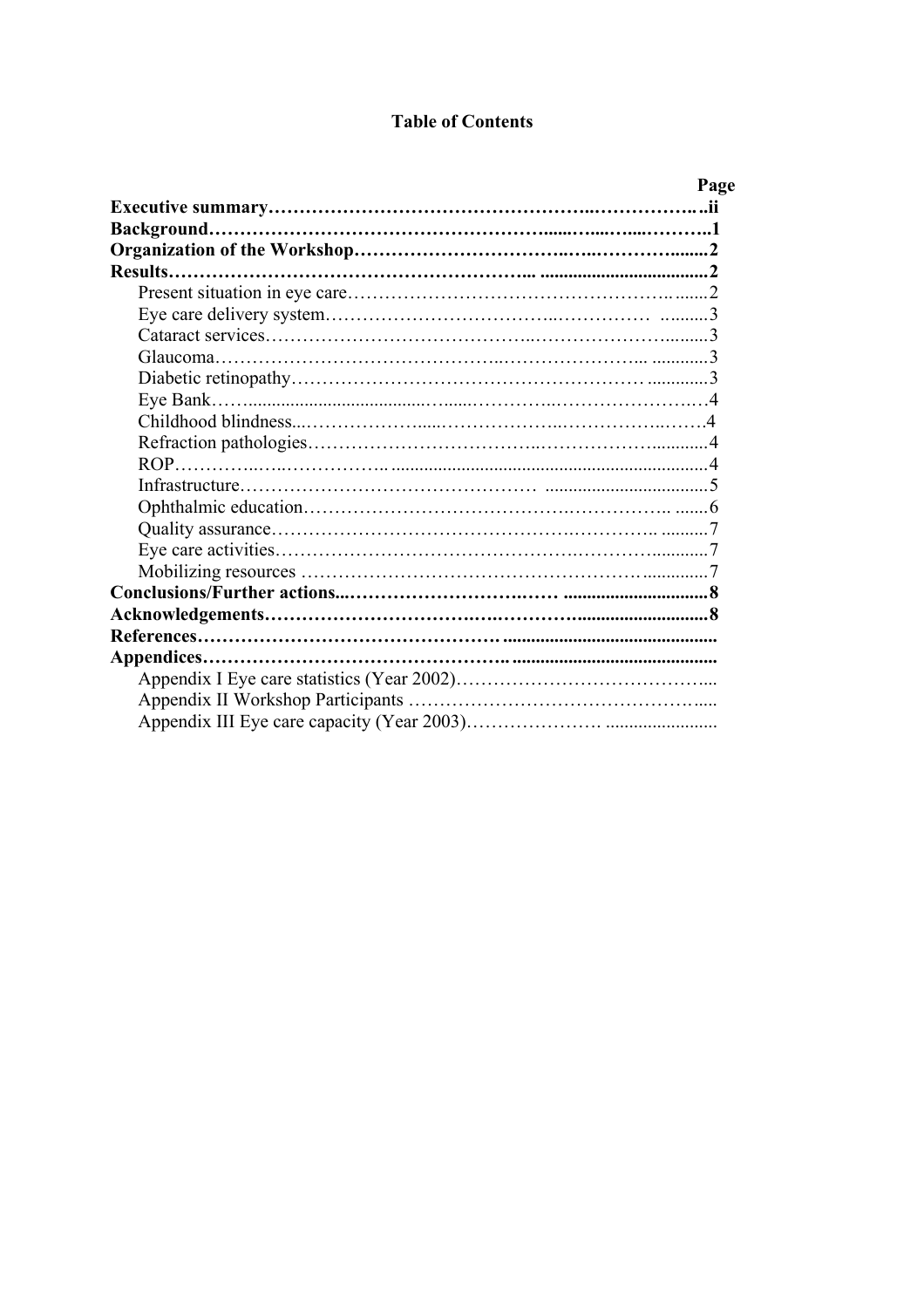### **Background**

The Armenian Health Care System has been going through a significant and difficult transition since the collapse of the Soviet Union. At present, ophthalmic services, particularly in the regions of Armenia, are operating at only 30-40% of its capacity because of poor financial and organizational situation as well as low geographic access. The yearly number of cataract surgeries performed in the country is only one-third of the expected number according to the international standards (Appendix I). All of the above leads to numerous cases of preventable blindness and reduced quality of life among population, making low vision and blindness an important public health problem for Armenia.

Although visual disability was not considered a priority problem in Armenia until recently, blindness and visual impairment have had far-reaching social, economic, and developmental implications for all age groups of the population. When visual disability occurs in childhood, it challenges children's development. In working age adults, it affects productivity. Across the life span and particularly among elderly people, it has its negative impact on the quality of life. The social and economic consequences for individuals, families, and communities are also serious. In general, vision loss results in increased poverty and dependency. Blindness and visual impairment are a harbinger of poverty. Considering the aforementioned reasons the evidence is clear: prevention of blindness is worthwhile investment, not only in human, but also in economic terms.

The Ministry of Heath of Armenia (MOH), jointly with World Health Organization Head Quarters (WHO HQ) Prevention of Blindness, supports blindness prevention efforts in Armenia. WHO HQ Consultants made several visits to Armenia to explore the problem. The MOH is bringing together all involved parties, governmental and non-governmental structures, participating in combating blindness in Armenia, to achieve the common goal of elimination of preventable and treatable blindness. Moreover, the MOH plans to become a part of WHO Vision 2020 Initiative in the near future Armenia to participate in the blindness prevention worldwide .

In order to advance the establishment of an efficient structure for blindness control and prevention, coordinate activities in the field of eye care, and attract funds for eye care in Armenia from the International Non Governmental Developmental Organizations (INGDOs) involved in blindness prevention worldwide, the MOH with technical assistance from the Garo Meghrigian Eye Institute for Preventive Ophthalmology of the American University of Armenia (GMEIPO/AUA) and financial support from the Christoffel [Blindenmission](http://www.christoffel-blindenmission.de/) International (CBM) is developing a National Strategic Plan for Prevention of Blindness in Armenia (NSP).

The National Prevention of Blindness Committee (PBC) was established in 2004 to support MOH efforts in developing the NSP and address all problems pervading eye care system in the country. All stakeholders of eye care are included in this Committee.

The midpoint of the process of NSP development was a three-day Workshop aimed at

• Conducting in-depth analysis of eye care system in the country, including magnitude of blindness and low vision, eye care delivery in Armenia (infrastructure, systems, financing, quality), ophthalmic education, on-going eye care activities in the country (both Governmental and NGOs),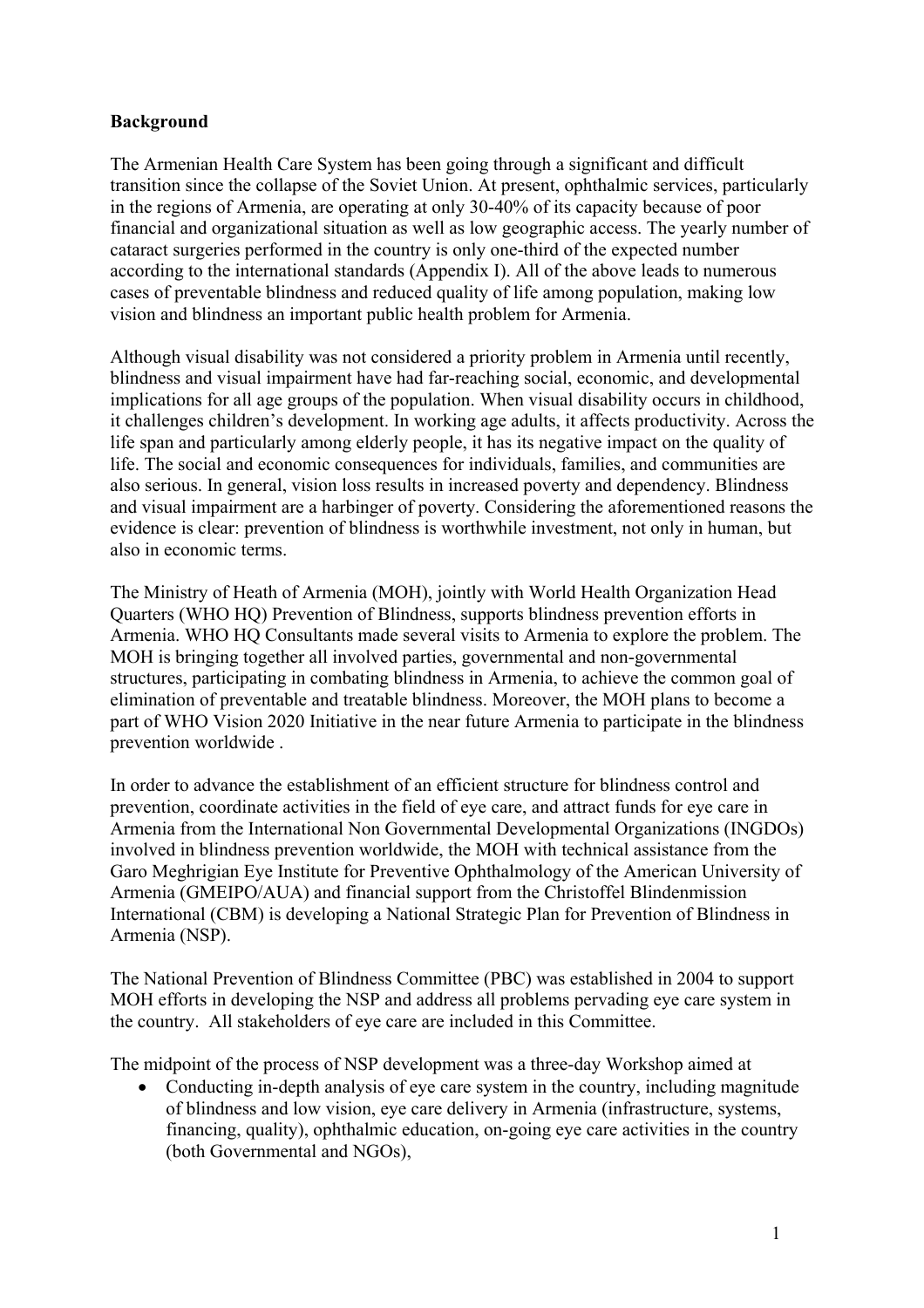- Projecting the targets of comprehensive eye care within the Vision 2020 concept for each marz and Armenia as a whole and formulating strategies to achieve them within 5 years,
- Exploring ways and means of mobilizing resources for the five year plan and identifying roles and responsibilities of various stakeholders in the implementation of the plan
- Defining parameters for monitoring and evaluation of eye care service delivery in the country

#### **Organization of the Workshop**

Following the order of the Minister of Health, American University of Armenia provided technical support to the MOH in organization of the Planning Workshop leading to the NSP in Armenia.

The Workshop took place on June 8-10, 2005 in Congress Hotel, Yerevan, Armenia. It was facilitated by Dr. Pararajasegaram (WHO Consultant) and Dr. Naira Khachatryan (Principal Investigator, Garo Meghrigian Eye Institute for Preventive Ophthalmology of the American University of Armenia). The GMEIPO staff assisted as rapateurs.

Overall, 22 participants attended the workshop, 7 more people participated in the opening ceremony including Dr. Davidyan, the Minister of Health, Dr. Darbinyan, Deputy Minister of Health, and Dr.Vahan Poghosyan, Head of Medical Care Department, MOH (see Appendix II).

Given the workshop participants professional commitments, only a few of them were able to participate fully in the workshop. The workshop facilitators changed the structure of the workshop, making it more like a forum and open discussion, providing opportunity to everyone to talk and express opinion on the main topics: Disease control, Infrastructure, Education, and Systems to support NSP implementation. Several leading specialists in particular fields of eye care (e.g. diabetic retinopathy) presented the current situation and recommended objectives and strategies related to their specific field.

#### **Results**

The workshop assessed the **present situation in eye care** in Armenia. The prevalence and incidence of main blinding conditions such as cataract, glaucoma, diabetic retinopathy and childhood blindness were discussed. GMEIPO/AUA presented results of a rapid assessment of bilateral cataract blindness in persons 50 years of age and older in Gegharkunik marz based on WHO developed Rapid Survey of Cataract Surgical Services (RACSS) methodology. According to these data, there are an estimated 48,190 blind (bi-laterally and mono-laterally) adults aged 50 and over in Armenia, out of which 33,670 visual impairments are caused by operable cataract. However, these assessments are based on data from only one marz of Armenia, and the workshop participants provided reasons why these data could not be generalized to other marzes. Participants suggested performing a national survey on eye diseases among the ophthalmologists by using/spreading questionnaires, which would not be expensive and time consuming.

Participants of the workshop reviewed the **eye care delivery system** in Armenia, including such aspects as infrastructure/buildings, equipment, consumables, local market, systems/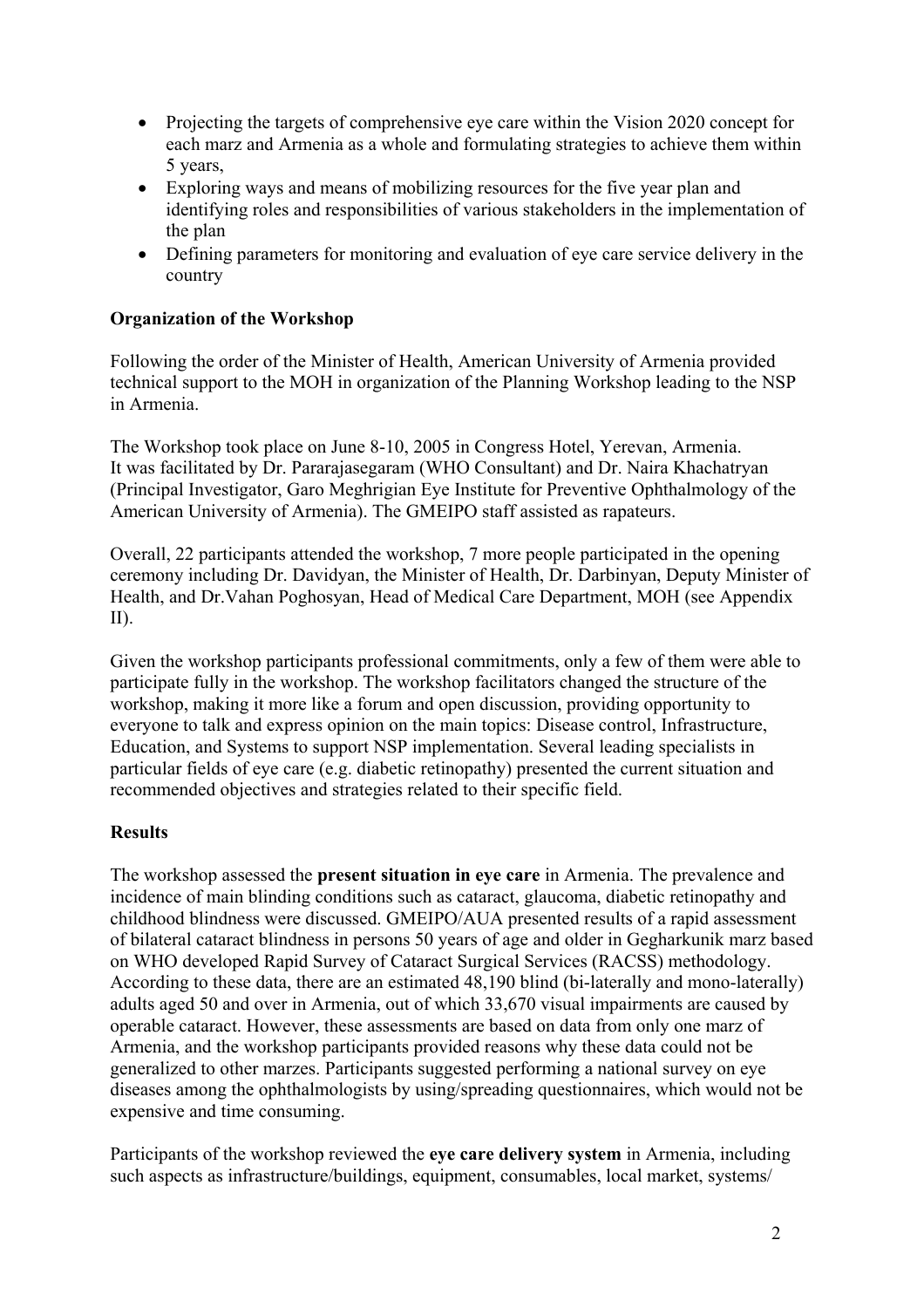primary, secondary, tertiary eye care, rehabilitation services, financing mechanisms and issues related to quality of care.

Population based data related to **cataract services** were presented. According to the RACSS results for Gegharqunik, the cataract surgical coverage (CSC eyes) was estimated at 36.5% (VA<3/60), higher for males (47.2%), than females (23.3%), a significant difference. This means that cataract surgery is reaching only one third of those who could benefit from it. Of all operated eyes, 22.9% had poor and borderline visual outcomes (WHO definition), which is 5 times more than accepted WHO standard (5%). The most frequently mentioned barriers to cataract care were financial and geographic barriers and lack of knowledge. These findings indicate the urgent need for the development and implementation of an action plan for the delivery of effective and quality eye care at low costs, aimed at resolving the large cataract backlog. Educational and motivational interventions should be considered in order to eliminate the gender gap in surgical coverage.

The majority of the workshop participants pointed out that consumables for cataract surgery, particularly IOLs are purchased mainly from private sources, the prices vary from 25 USD to 150 USD depending on the type and brand name. Very limited amount is provided by the MOH for the patients covered within the Basic Benefit Package. Some of the workshop participants notices that the IOL prices were decreasing worldwide and it was possible to purchase the full package for the cataract surgery for 12-15 USD. There is a need to establish new connections and introduce affordable and good quality products to the local market.

**Glaucomas** are considered the second important cause of blindness in Armenia. The participants emphasized the importance of public education related to glaucoma and its early detection and suggested to organize educational programs and self-screening sessions using TV.

The importance of the permanent control of people with glaucoma positive anamnesis was pointed out during the discussions and suggested using the available restricted financial resources on regular screenings/dispanserisation. Some of the workshop participants suggested that tonometric eye cabinets in policlinics could be reopened within "glaucoma early detection" efforts.

In policlinics or regional medical units of Armenia it is difficult to screen for glaucoma due to absence of appropriate equipment and staff training. In most policlinics, especially in marzes, the equipment is 30-40 years old (see Appendix III). The MOH representatives mentioned that policlinics are under the supervision of marzpetarans, they do not want to pay for expensive medical procedures, such as regular IOP measurements or fundus examinations. All the workshop participants agreed that the NSP should focus on glaucoma detection at the primary level of eye care.

The workshop participants were provided with information about the services available to combat blindness due to **diabetic retinopathy**. At present the treatment is provided only at the Republican Eye Clinic after Malayan and supported by the Armenian Eye Care Project (AECP) Mobile Unit. However, the total number of procedures performed yearly needs to be increased to correspond to the WHO estimates (~1500 yearly for Armenia). The workshop participants suggested 3 important approaches to deal with this issue. The first approach anticipates education for population, eye care providers at different levels of health care, and patients in order to ensure early diagnostics and appropriate treatment for diabetic retinopathy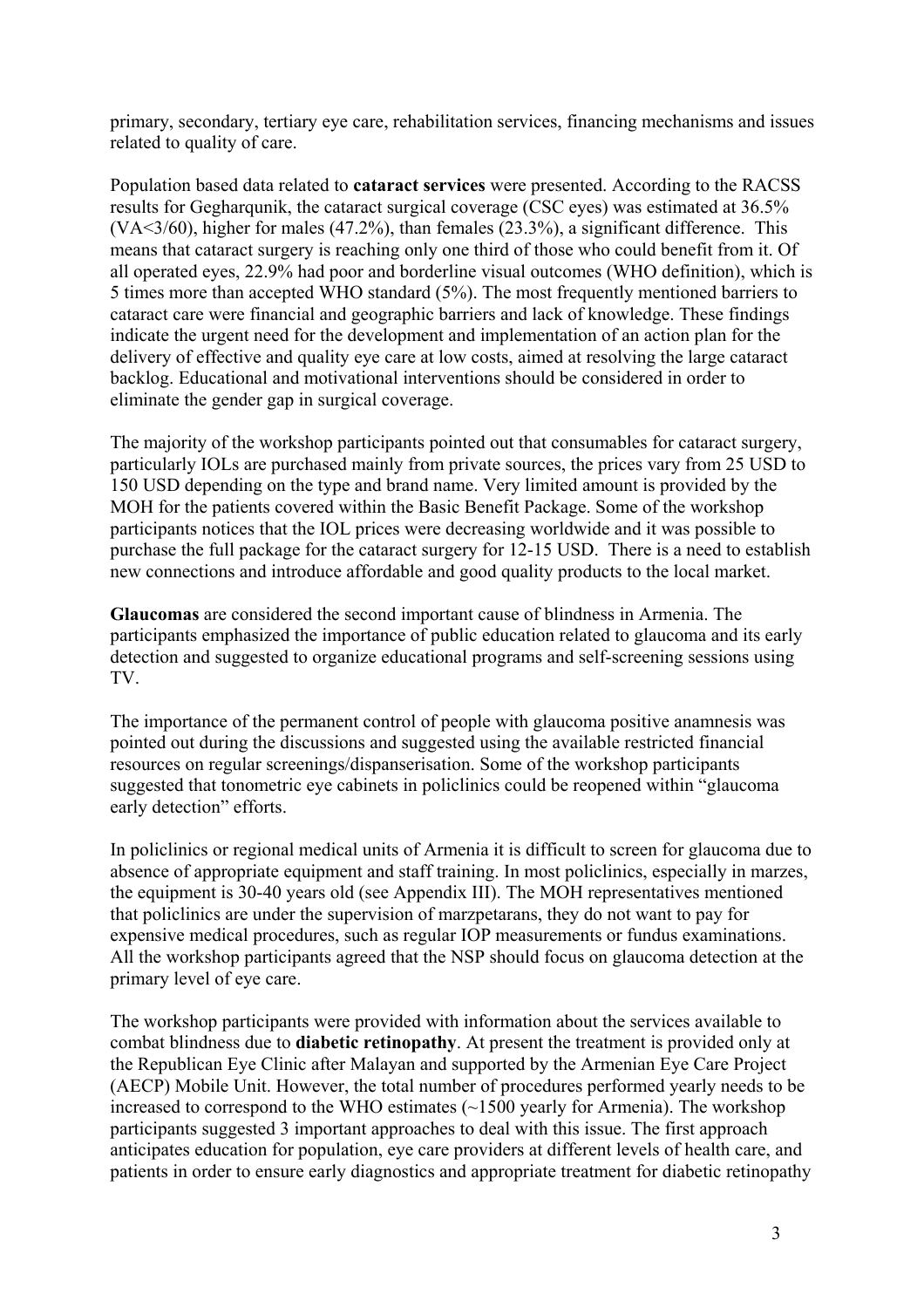cases. Overall, 90% of patients with diabetes are either socially vulnerable (low income) or have disability category. Meanwhile, BBP does not cover the laser treatment; the Republican Eye Clinic after Malayan provides 50% discount for diabetics. One laser surgery costs 100.000 AMD, which is high compared to the paying ability of the population. Mechanisms should be developed to make the treatment affordable to the majority of those in need. The third and important issue is the lack of necessary equipment. Having 2-3 additional laser centers in regions of Armenia would help fighting the problem.

The issue of **Eye banking was also discussed**. AECP is making steps forward in this matter, however there is still no law in the parliament for regulating donation of eye tissues. The problems related to **childhood blindness** was of particular interest to all participants and was discussed extensively during the workshop. There are 2 pediatric eye departments in Yerevan, which perform mainly surgical treatment of strabismus, congenital cataract, glaucoma, and scleroplastics. Overall, the total number of pediatric ophthalmologist in the country is less then it is expected according to the MOH standards. It was planned to have one pediatric ophthalmologist per 30,000 population. However, at present there are marzes where there are no ophthalmologists at all. For example, there is a special school for children (more then 300 pupils) with visual problems in Goris, however, there is no pediatric ophthalmologist in the whole marz.

According to the GMEIPO/AUA data, prevalence of **refraction pathologies among school age children** is approximately 15%. A few local NGOs in Armenia (Karageozian Foundation, UMCOR, UNICEF, JMF, World Vision, etc) are involved in mass screening campaigns in schools aimed at early detection of refraction pathologies in children and provision of eyeglasses. The head of Karageozian Foundation highlighted eye care related activities of the foundation in certain regions of Armenia. The Karageozian Foundation conducts regular eye screening for school age children and plans to repeat screenings at the same schools every 4 years.

The workshop participants expressed a particular concern that there is no policy related to the screening of preschool and school age children. The NSP should indicate the age for obligatory screenings using internationally accepted guidelines.

All the workshop participants agreed that education of population is of great importance in order to fight problems related to refraction pathologies. It is suggested to develop educational programs for parents, train teachers on early detection of eye pathologies, and establish "eye hygiene" sessions in the schools.

It was mentioned by the workshop participants, that another important cause of childhood blindness is Retinopathy of prematurity (ROP). The number of prematurely born babies who survive is increasing in Armenia. Although the exact numbers are not available for Armenia, but in Russia the rate of ROP is increasing dramatically. At present, there are no ophthalmic consultants at neonatal units, a child is diagnosed only after parents notice symptoms of blindness. No standardized screening procedures, laser equipment, and specialists on ROP exist in the country.

The issue of special education for visually impaired children was discussed. The workshop participants suggested the need of establishing a special kindergarten for those children and schools or special classes in the ordinary schools. Currently, there is only one such school for children with visual problems in Armenia, where only a small percentage of pupils are those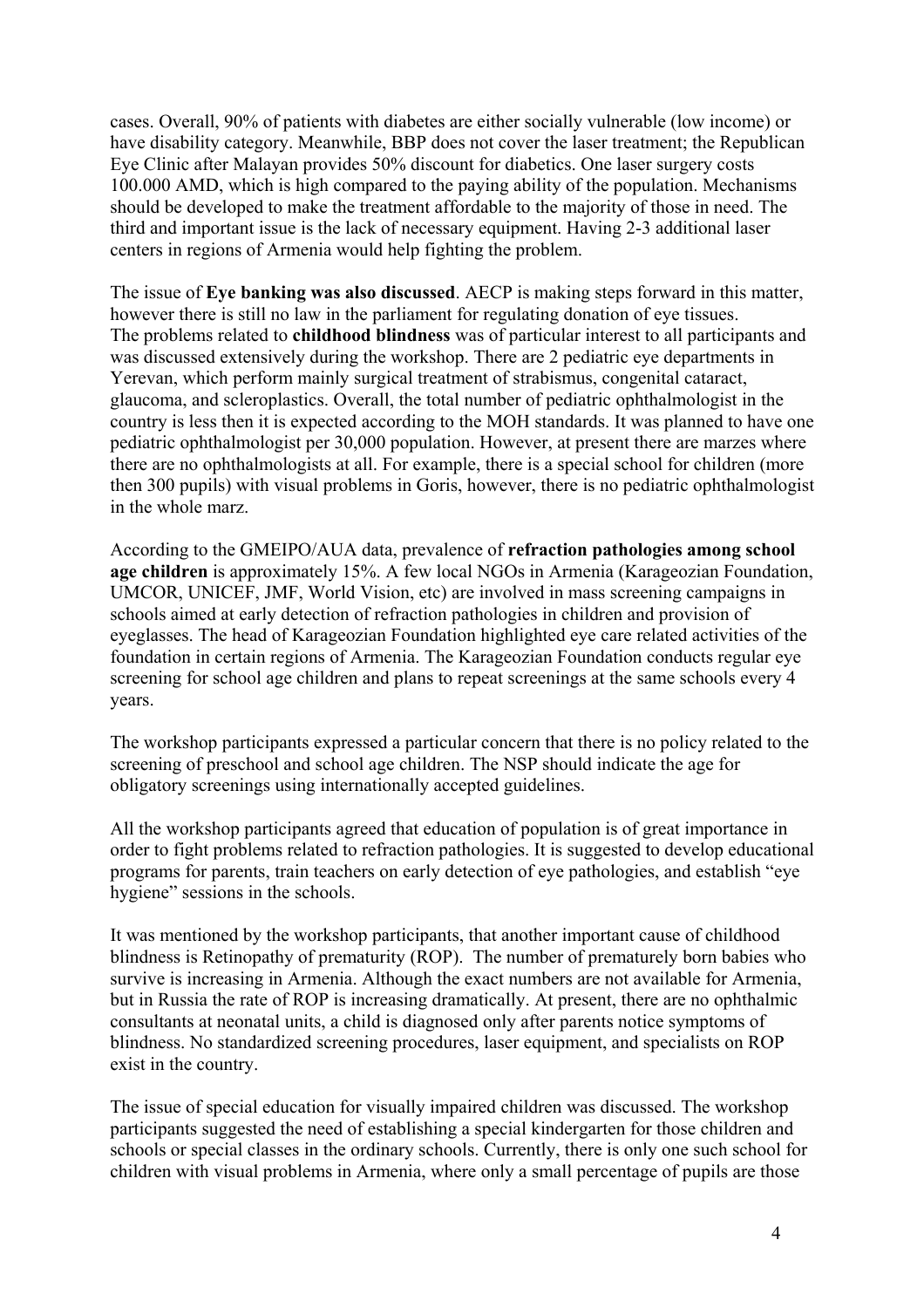with low vision, others are from impoverished families. This school gives them opportunity to get not only education, but food and cloths.

Overall, 225 blind children are registered in the country, but based on the international statistics a much higher number should be expected. Thee ministries deal with issues regarding those children: the MOH, Ministry of Education and Science, and Ministry of Social Welfare. All the workshop participants highlighted the lack of coordination between the Ministries and other bureaucratic difficulties. A recommendation was made to introduce a unit/body that would coordinate the efforts of these different ministries involved, preferably set up at the MOH.

The workshop participants extensively discussed the **infrastructure of eye care** in Yerevan and in marzes and financing mechanisms of eye care.



In marzes the MOH is responsible for the supervision of implementation of licensing requirements and terms and supervision of the BBP ("Pet. Patver") implementation .

Primary level of eye care is presented by family physicians and nurses. Although the majority of them are provided with necessary equipment, they are strictly limited in their activities. The provider of family medicine are only involved in the preliminary diagnosis of the disease and then, they have to refer the patient to an ophthalmologist. One of the participants, personally involved in the development of eye care curricula for family physicians and nurses, commented that the training is limited to a few days for nurses, and 2 weeks for physicians, which is not enough for a satisfactory task- oriented training on primary eye care.

Ophthalmologists in the policlinics form the next component of primary eye care. The Ministry representative reported that the number of ophthalmic offices in policlinics in Yerevan is 40 and there is at least one policlinic ophthalmologist in each marz. In average, 1 ophthalmologist serves 50.000 population. One of the main problems was the lack of motivation for newly graduated ophthalmologists to work on the policlinic level in marzes. Participants suggested that there was a need for developing incentive mechanisms to attract the specialists to marzes.

Except the newly established ophthalmic unit in Sevan, the majority of regional ophthalmic units, which provide secondary level of eye care, are in a very poor situation,. All participants agreed that reinvigorating of the secondary level of eye care should be one of the most important objectives of the NSP.

Three eye hospitals and two private eye care units in Yerevan provide tertiary level eye care . The participants concluded that overall, this level of eye care has satisfactory quality and good specialists.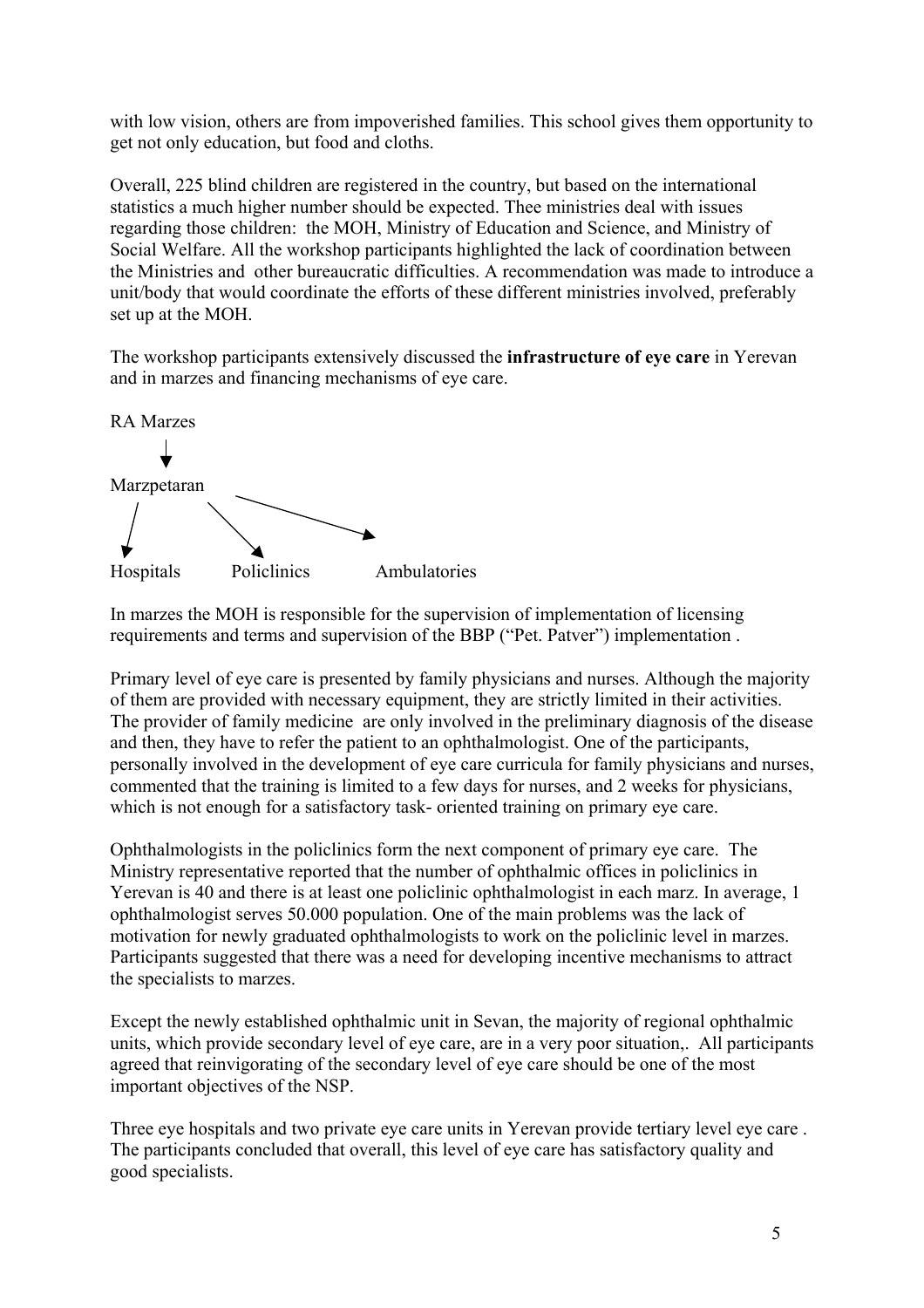Also, the participants discussed the responsibilities and tasks for personnel involved in eye care at different levels, including village nurses, family nurses and physicians, policlinic based ophthalmologists, hospital based ophthalmologists, and ophthalmic surgeons. The WHO Consultant suggested adopting a system of primary eye care that is internationally accepted and includes the following activities: Promotion (health education, consultancy); Clinical function (identifying cases, treatment, referral, follow-up, following doctors prescription, postoperative care based on doctor's recommendations); and Administrative tasks. Workshop participants had no objections to this scheme.

The role of coordination and referral system between the primary, secondary and tertiary levels of eye care was emphasized. The International Consultants concluded that, the overall structure of eye care in Armenia is favorable (specialists, services and etc.) but there is a significant lack of material sources and public education. They suggested that the main attention must be paid to the primary and secondary eye care.

Currently, eye care services are paid through the fee for service mechanism and the MOH covers all the cases within the BBP. There is no social insurance system in the country yet. Requirements for free of charge examination/treatment are different, e.g. children under 1 year, socially vulnerable people (38 points) and etc. Starting from 2006 year, the eye examination in policlinics will be fully covered by the government (free of charge for the public). The MOH suggests limiting the number of eye clinics receiving governmental support to introduce competition for patients within BBP and increase efficiency. It is also very important to provide money to fewer organizations/institutions, because when money is distributed to many different organizations/places its amount decreases and many parts/organizations receive quite little sums, not enough for buying necessary equipment, supplies, etc.

The workshop discussed the available information on **ophthalmic education** in the country. . The Workshop participants admitted that human resources are the most expensive component of health systems and the optimal utilization of those resources is critical. They emphasized the importance of the task-oriented training. The need for improving the ophthalmic residency program was extensively discussed, particularly the practical part of the training. The majority of participants agreed that the current residency program does not prepare ophthalmic surgeons it only prepares ophthalmologists. The participants emphasized the importance of strengthening surgical training in Armenia, e.g. establishing a wet lab at the NIH Ophthalmic Department, involving the mobile eye unit and Lions Regional Ophthalmic Unit in Sevan a ssites for the residency program.

Participants expressed concerns that the Continuing Medical Education is delivered exclusively by the NIH. The clinical aspects of ophthalmology are of the main focus of those courses. GMEIPO/AUA representatives provided information to the Workshop participants about a new 2-week course Introduction to Public Health Ophthalmology for eye care professionals developed by the GMEIPO. The course aims to equip students with knowledge to develop a community eye care program, including eye care program planning, management and evaluation. It covers also the following topics: basics of epidemiology of eye diseases, health systems, and core concepts of eye care- quality, sustainability, outreach. Participants agreed that it is very important to equip clinical specialists/ophthalmologists with basic knowledge of public health/public health ophthalmology. They also discussed the necessity to strengthen the capacity of the NIH (for better continuing education) via collaboration with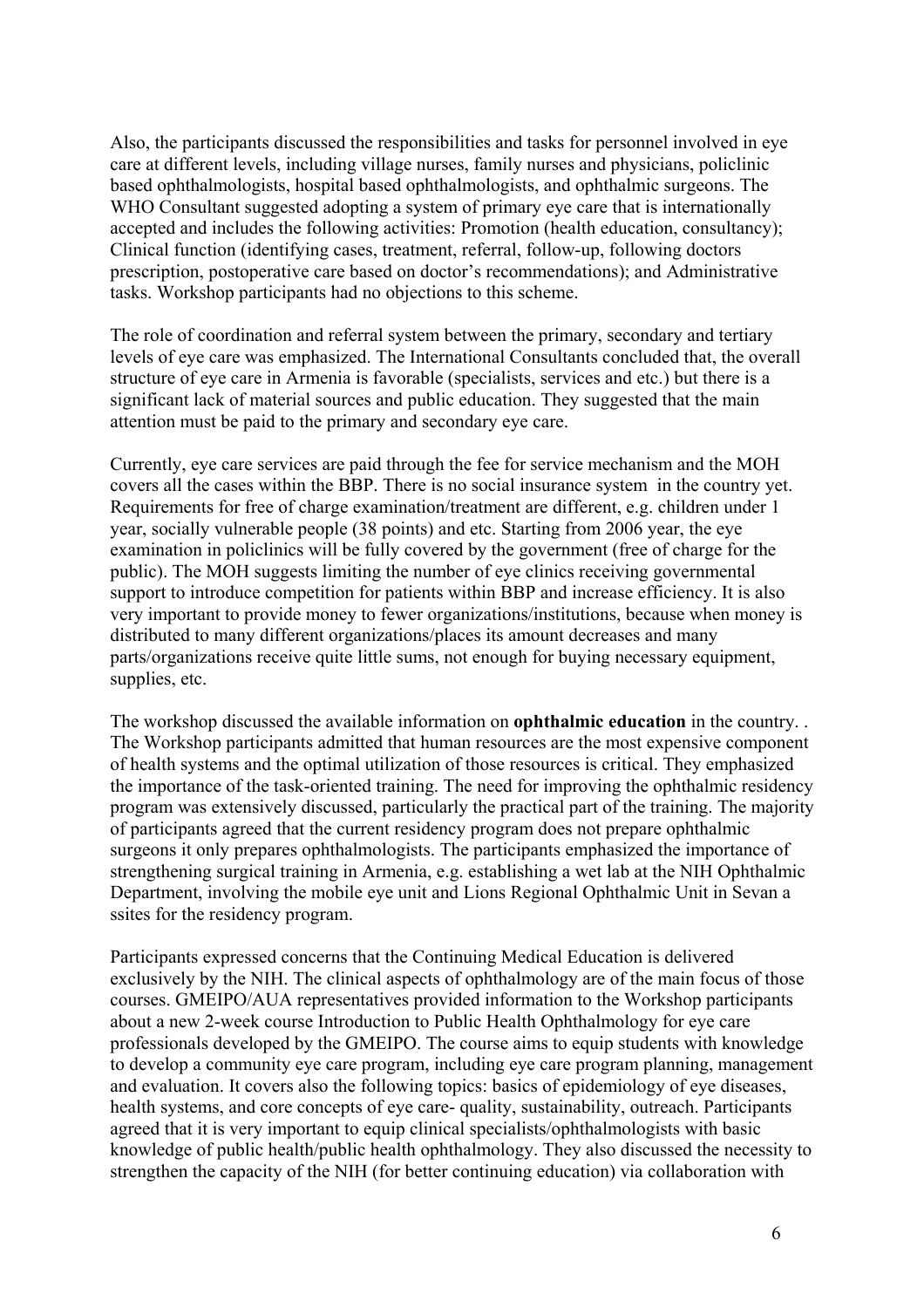different academic institutions, especially in developing training curricula, and inviting visiting faculty to teach short-term courses.

For mid level eye care personnel there is a 5-week refresher course at the NIH. The participants expressed concerns that there is no specialization course for ophthalmic nurses, for optometrists, and opticians. There is no information about quality of optometric services as well, and no licensing system is in place. The workshop participants suggested to reestablish licensing and accreditation of ophthalmic personnel and introduce licensing of medical-optical facilities. They emphasized the need for developing courses for mid level eye care personnel. The WHO consultant suggested the following models for ophthalmic nurses:

Model  $1 - 6$  months specialization training, which includes 3 month theoretical and 3 months practical components.

Model 2 – basic nursing training followed by in-hospital specialization. Nurses gain not only practical skills, but also theoretical knowledge (2 hour lectures each day). In-hospital training is formal and the MOH gives a certificate.

The participants discussed the issue of **Quality Assurance** in eye care. The results of RACSS survey revealed that 22.9% of all operated eyes had poor and borderline visual outcomes (WHO definition) among the survey participants. The very high rate of poor and borderline visual outcome, predominantly as a result of surgery-related causes, suggests that more attention should be paid to the visual outcome of cataract surgery and other indicators of quality of eye care. The MOH representative informed participants that in 2002 the Government adopted a formal concept of quality assurance, but there are no formally accepted standards and indicators to measure the quality. In addition, the MOH participants reported that for the last 4 years there is no licensing of medical professionals: the previous mechanism is stopped and the new one is still in preparation. The WHO Consultant suggested to adopt easy and very useful tests for quality assurance developed in other countries.

One of the important objectives of the workshop was to review current **eye care activities** in Armenia. The Armenian health structure and health policy related to eye care, government and NGOs activities in the field were discussed. Representatives of Karageozian Foundation and Jinishian Memorial Fund presented interesting information about their activities. All participants admitted that there is no coordination between different organizations interested in eye care; in some places there is a duplication of efforts, while in other places there is a lack/gap of services. Some of the participants emphasized the need for a standardized reporting form for NGOs.

At the end of the workshop, the participants with support from the WHO consultant formulated the Goal of the NSP for Armenia: **To eliminate avoidable blindness and severe visual impairments in Armenia before 2020.** The targets, priority areas and strategies for the NSP were briefly outlined.

The concluding part of the workshop was devoted to exploring ways and means of **Mobilising resources** for the five-year plan. All workshop participants emphasized the need for increasing efficiency of using the existing resources through strengthening capacity of existing facilities and human resources and importing high quality/reasonable price equipment and supplies to Armenia.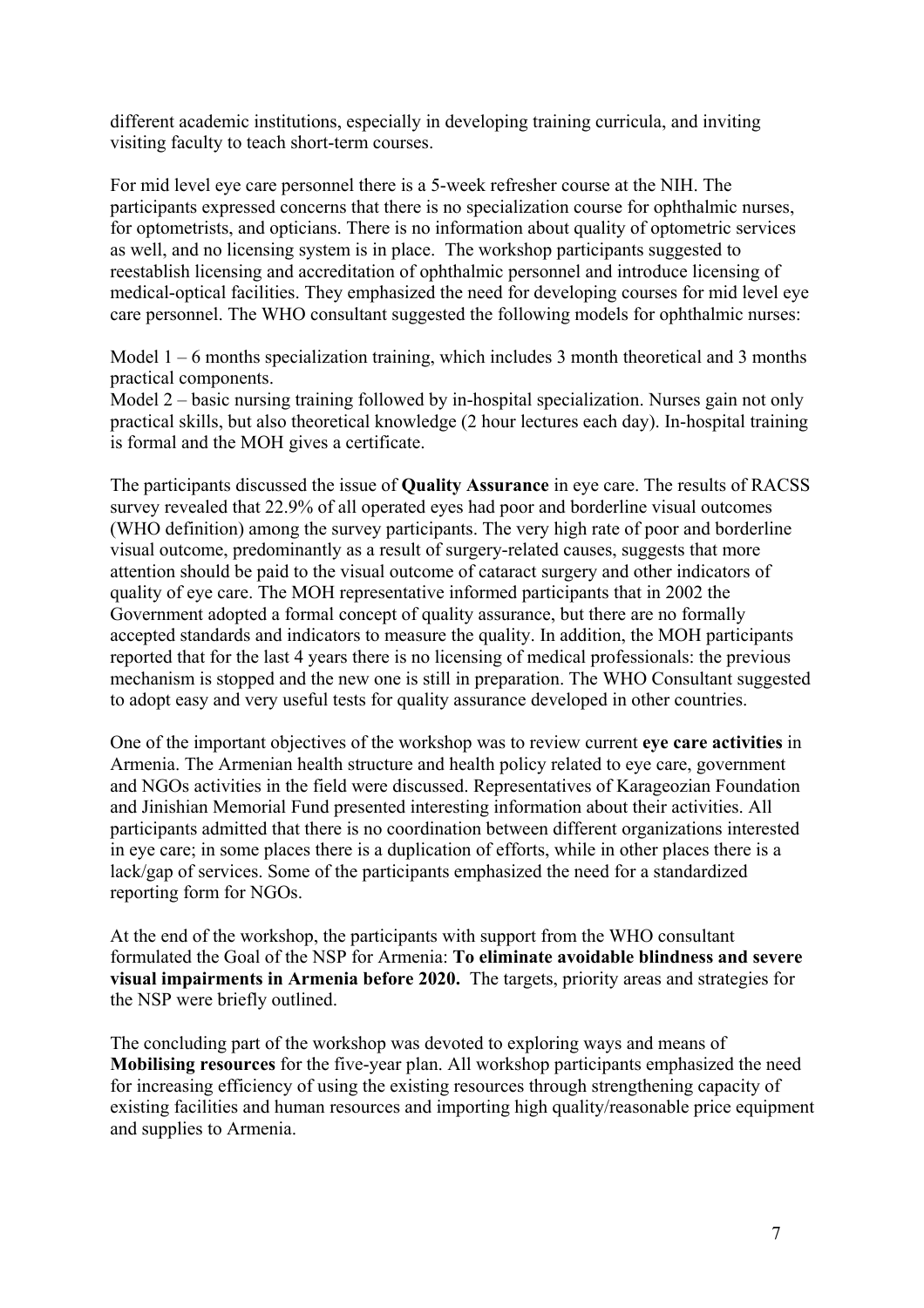Statistical data show the uneven distribution of eye care in the country: rural vs urban, poor vs reach, male vs female. There is an emerging need to redistribute the existing governmental resources to reach equality and distributional efficiency of eye care.

The WHO Consultant discussed the importance of advocacy efforts to raise more resources. One of possible strategies could be finding local rich people to sponsor eye programs, raising/attracting community resources (could be human resources).

The importance of collaboration and continuous efforts of all key stakeholders was emphasized. On the international level resources are easier to obtain when there is a collaboration/cooperation between all interested parties.

The international experts emphasized that a National Strategic Plan to achieve Vision 2020 targets in Armenia approved by the government will help to attract funding from INGDOs involved in prevention of blindness world wide.

The WHO Consultant made closing remarks to the Workshop participants, explaining that the main efforts should be placed to help particularly poor people. He pointed out that prevention of blindness is also an important component of elimination of poverty. Blind people and people with low vision are more vulnerable. Usually poor people go blind more frequently, and they become poorer after they go blind. Consequently, one of the main objective of the prevention of blindness worldwide is to break the "poor-blind-more poor" cycle.

#### **Conclusion**

Overall, the Workshop reached its specific aims. Moreover, it provided an opportunity to the leading specialists and the majority of key stakeholders to express their opinion on the concerning issues of eye care and contribute to the process of NSP development.

During the next 3 months (July- September 2005) the MOH with technical support of the GMEIPO/AUA will prepare a draft version of the NSP. It will accumulate the comments and suggestions of the workshop participants, as well as guidelines from the WHO PBL Consultant and representatives of the blindness prevention INGDO. By the end of September a draft version of the NSP will be presented for the review by all other Ministries, governmental and non-governmental health organizations, and general public. After receiving their feedback, both English and Armenian versions of the NSP will be finalized and presented for approval of the government of Armenia.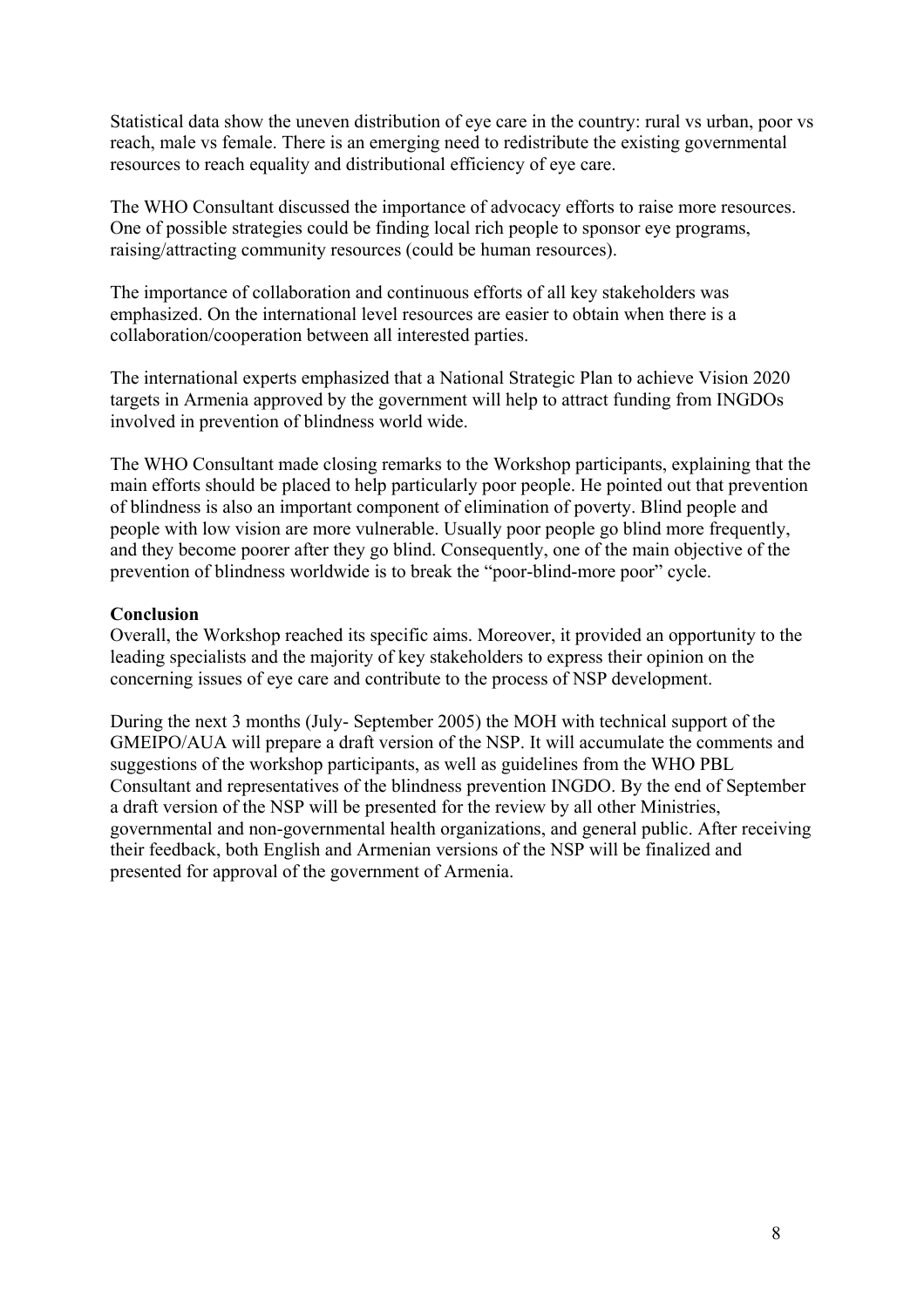#### **AKNOWLEGMENTS**

The organizers express their appreciation to all workshop participants for their active participation and contributions.

The Workshop organizers would like to express gratitude to the WHO HQ Prevention of Blindness for support of the Workshop with consultancy from Dr.Pararajasegaram.

CBM's kind financial support helped to start the process of NSP development through this workshop.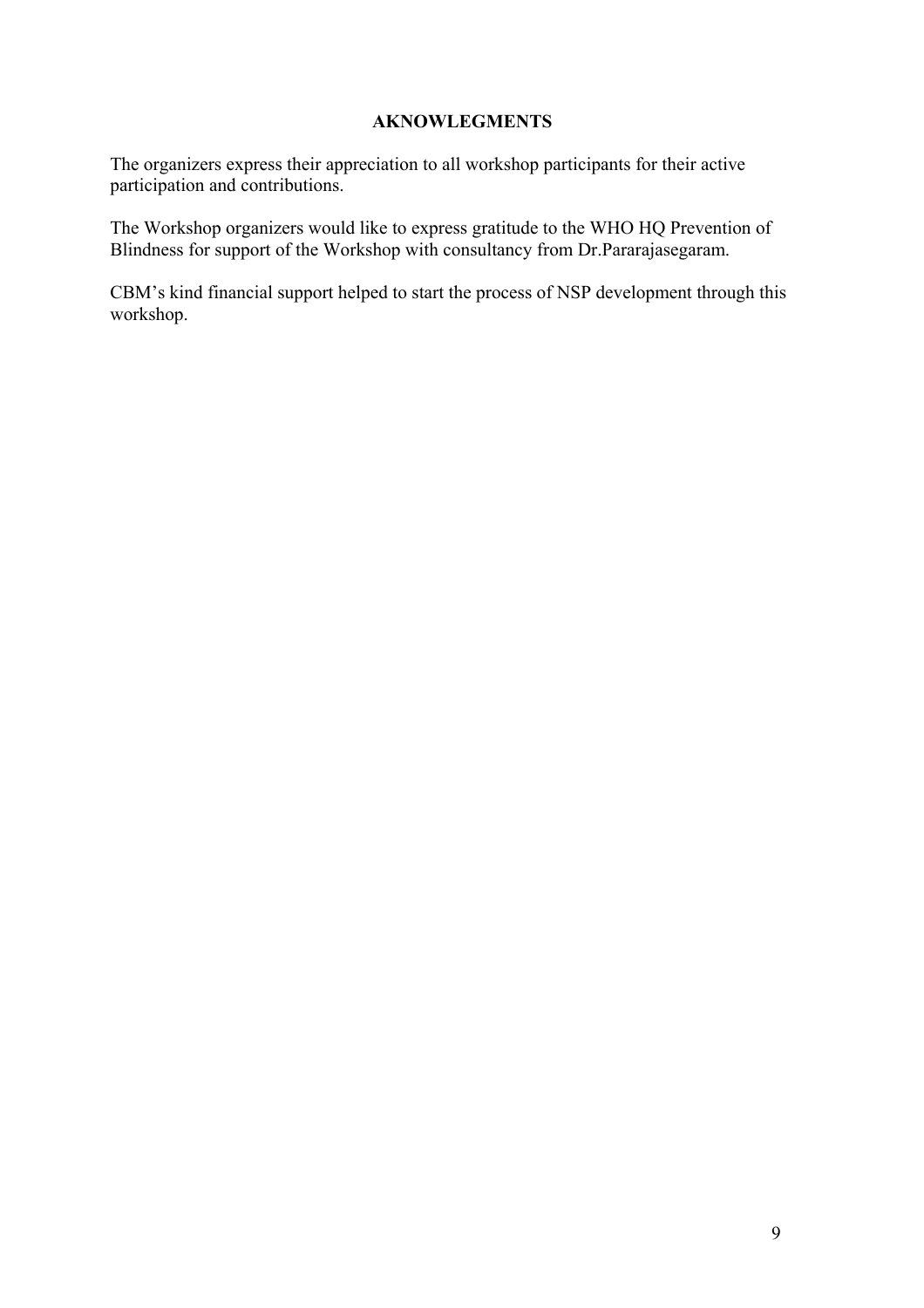## **Bibliography**

**European Observatory on Health care Systems**. *Health Care Systems in Transition Armenia 2001.* Written by Hovhannesyan S, Trgekes E, Lessof S, et al. Available from URL:http//www.who.dk/document/e73698.pdf

**World Health Organization.** Poverty and Health. Report by Director General. 14 December 1999. Available from URL: [http://www.who.int/gb/EB\\_WHA/PDF/EB105/ee5.pdf](http://www.who.int/gb/EB_WHA/PDF/EB105/ee5.pdf)

**Khachatryan N, Danielyan Y, Thompson M.** *Armavir Health Fair Project 2002: Final Report to American International Health Alliance Armavir Marz – University of Texas Medical Branch Partnership.* Yerevan: AUA, CHSR, August 2002

**Khachatryan N**. *"Survey of the Regional Ophthalmic Services in Armenia".* Center for Health Services Research, American University of Armenia, 1999

**MOH RA**, 2002

**MOH RA**, 2003

**MOH RA,** 2005

**NIH**, 2005

**London School of Hygiene and Tropical Medicine**. *Planning for Vision 2020. Workshop materials.* 16 June – 20 June 2003

**Johnson G, Minassian D, Weale R,** The Epidemiology of Eye Diseases.1998

**World Health Organization.** *Vision 2020 Developing and Action Plan to prevent Blindness at National, Provincial and District Levels.* Version One, 2003

**Khachatryan N, Danielyan Y, Thompson M***. Boarding School Visual Impairment Project 2001-2002.* Report to UNICEF and Jinishian Memorial Foundation*,* 2002

**Najaryan O, Khachatryan N, Thompson M, Petrosyan V.** *Strengthening Regional Ophthalmic Services in Gegharkunik Marz of Armenia: Needs Assessment. Report to Lions Club International Foundation.* Yerevan: AUA, CHSR, February 2004

**Khachatryan N, Thompson ME, Adamyan M.** *Summer Camps Visual Impairment Project: Final Report to the United Methodist Committee on Relief.* Yerevan: AUA, CHSR, September 2000.

**Najaryan O, Khachatryan N, Thompson M, Petrosyan V.** *Human resource development and capacity building for prevention of blindness in Gegharkunik and Tavush marzes of Armenia. Report to Jinishian Memorial Fund.* Yerevan: AUA, CHSR, April 2005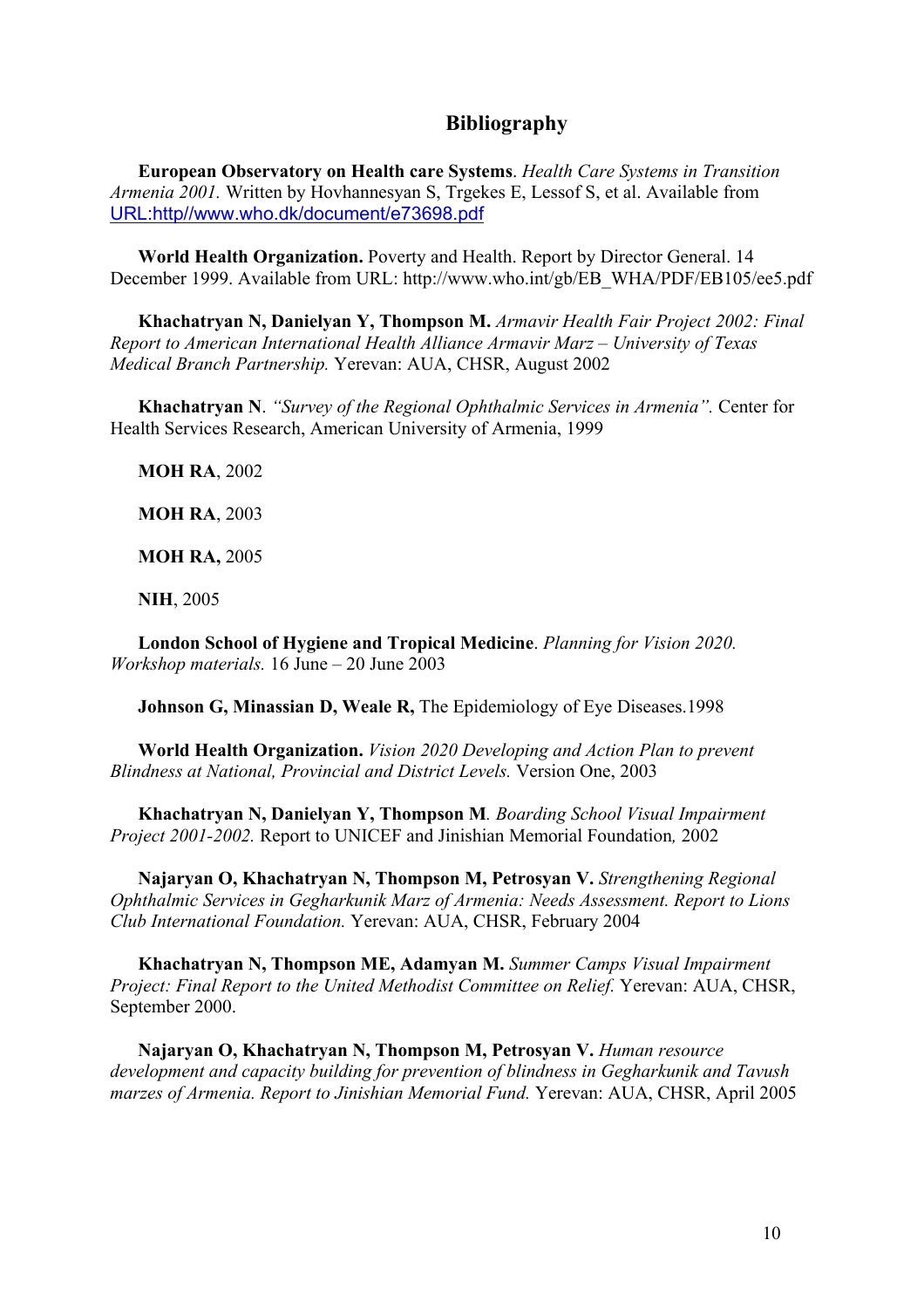# **Appendix I. Eye care statistics (Year 2002)**

| <b>Statistical data</b>                                        | Yerevan                                                                   | <b>Regions/Marzes</b>           |                            |                                                                |                    |                     |                  |
|----------------------------------------------------------------|---------------------------------------------------------------------------|---------------------------------|----------------------------|----------------------------------------------------------------|--------------------|---------------------|------------------|
|                                                                |                                                                           | <b>Syunik Marz</b>              |                            |                                                                | <b>Shirak Marz</b> | <b>Armavir Marz</b> | <b>Lori Marz</b> |
|                                                                |                                                                           | Goris                           | Kapan                      |                                                                | Gyumri town        | Echmiadzin          | Vanadzor town    |
|                                                                |                                                                           |                                 | Eye Dep.                   | Eye Clinic                                                     |                    | town                |                  |
| Number of ophthalmic surgeons                                  | 65                                                                        | On<br>residency<br>training     |                            |                                                                | $\overline{2}$     |                     | 3                |
| Yearly number of cataract surgeries                            | 3083                                                                      | $\ast$                          | 18                         | 99                                                             | 90                 | 18                  | 30               |
| Methods of cataract surgeries                                  | Extra capsular cataract extraction<br>(ECCE) with IOL, facoemulsification | <b>ECCE</b><br>with IOL         | <b>ECCE</b> with<br>IOL(2) | <b>ECCE</b> with<br><b>IOL</b> (exact<br>rate of IOL<br>is NA) | <b>ECCE</b>        | ECCE with $IOL(3)$  | <b>ECCE</b>      |
| Yearly number of glaucoma surgeries                            | 485                                                                       | <b>Not</b><br>Available<br>(NA) | NA                         | 5                                                              | 19                 | <b>NA</b>           | 3                |
| Methods of glaucoma surgeries                                  | Sinustrabeculectomia (ST),<br>trabeculotomy                               |                                 |                            | <b>NA</b>                                                      | <b>ST</b>          |                     | <b>ST</b>        |
| Yearly number of diabetic retinopathy<br>(DR) laser treatments |                                                                           | <b>NA</b>                       | NA                         |                                                                | NA                 | <b>NA</b>           | <b>NA</b>        |
| Price for cataract surgery (USD)                               | $135***$ : 73***                                                          | NA                              | 35                         | 70                                                             | 96                 | $\overline{70}$     | 104              |
| Price for glaucoma surgery (USD)                               | $104$ **; 73 ***                                                          |                                 |                            |                                                                | 96                 |                     | 87               |
| Price for DR laser treatment (USD)                             | $174**$                                                                   |                                 |                            |                                                                |                    |                     |                  |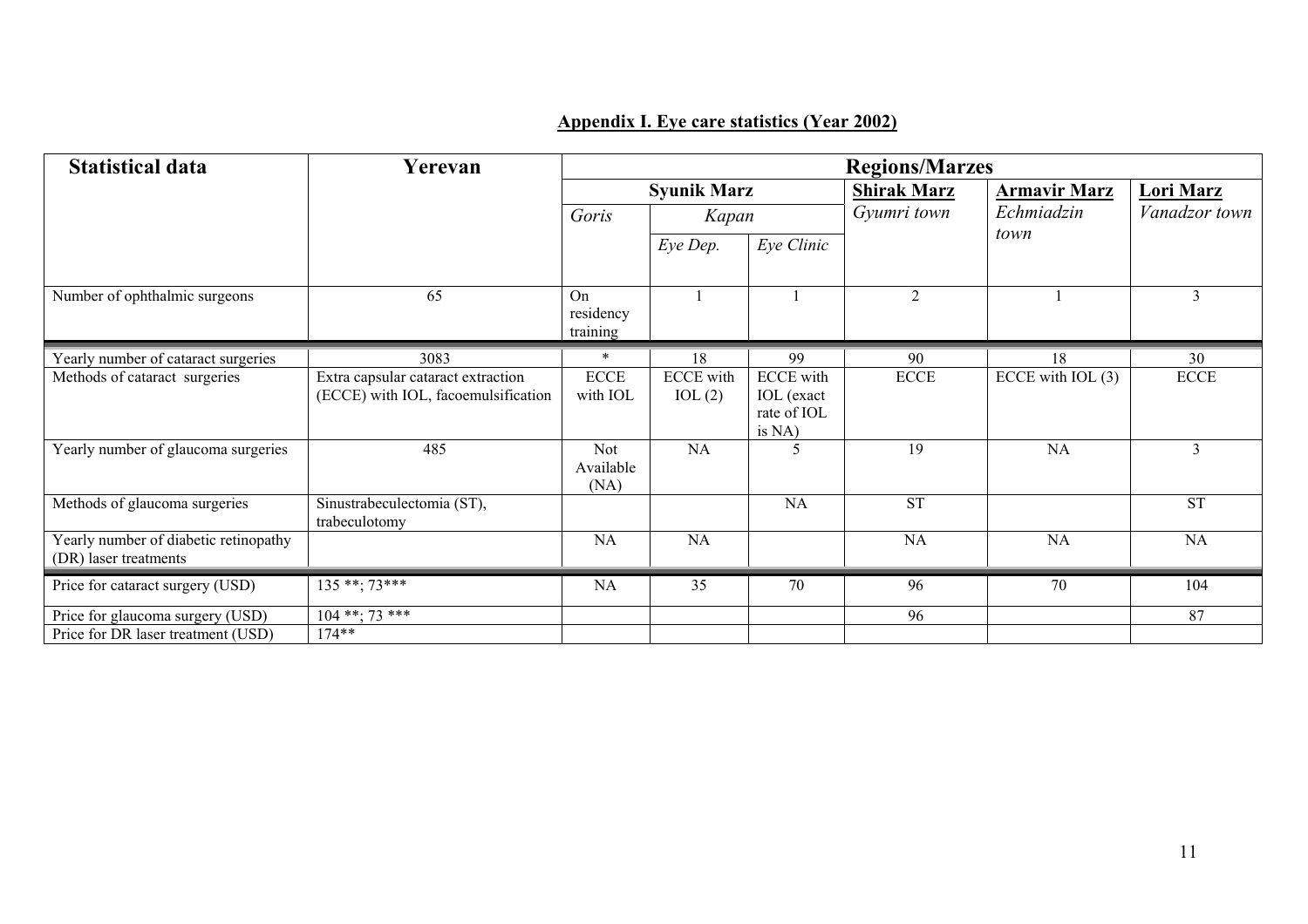## APPENDIX II

# **Workshop Participants**

| Dr. Ruzanna Yuzbashyan   | <b>MOH</b>                          |
|--------------------------|-------------------------------------|
| Dr. Alla Hovhannisyan    | 8th eye clinic                      |
| Dr. Astghik Sargsyan     | Ped. Ophth. Center after Mari Nubar |
| Dr. Lilith Kirakosyan    | <b>GMEIPO/AUA</b>                   |
| Dr. Pararajasegaram      | <b>WHO</b>                          |
| Dr. Tatul Hakobyan       | <b>MOH</b>                          |
| Prof. Haroutune Armenian | AUA                                 |
| Prof. Armen Shakaryan    | Ped. Ophth. Center after Mari Nubar |
| Dr. Kamo Ter-Petrossyan  | Hovard Karageuzian Foundation       |
| Dr. Naira Khachatryan    | <b>GMEIPO/AUA</b>                   |
| Mr. Michael Hansmann     | <b>CBM</b>                          |
| Dr. Armen Vardanyan      | Republican Eye Hospital             |
| Dr. Gevorg Baraghamyan   | Sevan ROU, 8th eye clinic           |
| Dr. Ovsanna Najaryan     | <b>GMEIPO/AUA</b>                   |
| Dr. Knar Ghonyan         | <b>MOH</b>                          |
| Prof. Levon Barsegyan    | 8th eye clinic                      |
| Dr. Varsik Hakobyan      | <b>GMEIPO/AUA</b>                   |
| Dr. Hasmik Gharibjanyan  | Ped. Ophth. Center after Mari Nubar |
| Dr. Varduhi Petrosyan    | <b>GMEIPO/AUA</b>                   |
| Dr. Sona Sedrakyan       | Vagharshapat Policlinic             |
|                          |                                     |

Dr. Marianna Shakhsuvaryan Republican Eye Hospital

# **Present during the Opening Ceremony**

| Dr. Norair Davtyan     | <b>MOH</b>              |
|------------------------|-------------------------|
| Dr. Haik Darbinyan     | <b>MOH</b>              |
| Dr. Vahan Poghosyan    | <b>MOH</b>              |
| Prof. Alexandr Malayan | Republican Eye Hospital |
| Ms. Nune Eghiazaryan   | <b>AECP</b>             |
| Dr. Anna Hovakimyan    | Republican Eye Hospital |
| Dr. Lilith Voskanyan   | Republican Eye Hospital |
|                        |                         |